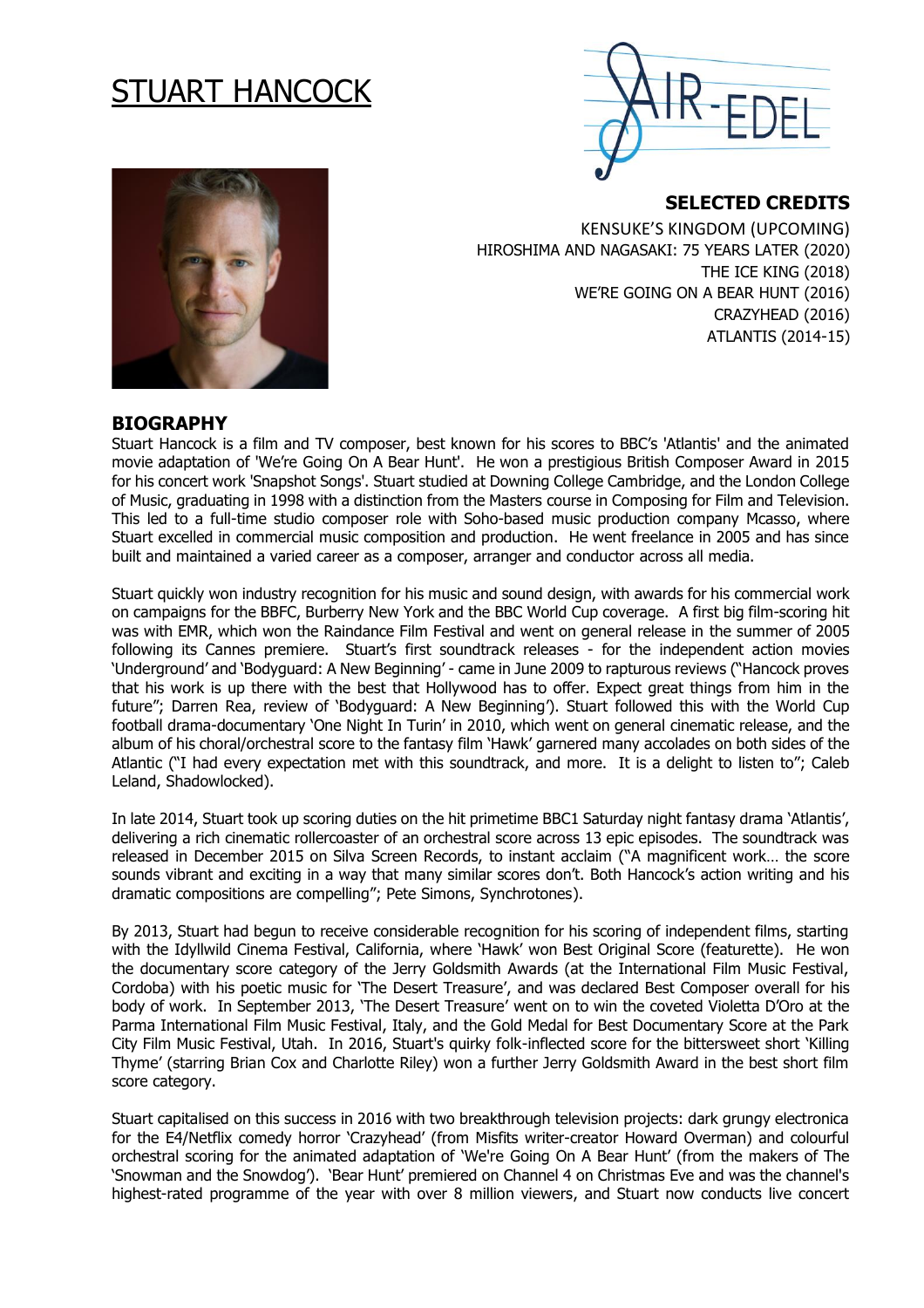performances of the film score to family audiences internationally (most recently in Kaohsiung, Taiwan in a double-bill with The Snowman).

Stuart's latest music for film includes the award-winning coming-of-age short 'Him & Her' (2019), and the adapted score for 'The Ice King', a feature-length BBC Storyville documentary about Olympic champion ice skater John Curry, which had a UK cinema release in April 2018. 2020 credits include the songs and score for the children's film musical 'Mr Tumble: the Movie', and a feature documentary marking the anniversary of Hiroshima.

Also in demand as a composer of concert music, Stuart's second youth opera - a pirate romp called 'The Cutlass Crew' - was staged by W11 Opera in Hammersmith in December 2017. His previous concert work includes the ambitious collaborative song project for symphony orchestra, choir and soloists called 'Snapshot Songs', which received standing ovations for its performances at London's Barbican Centre and garnered Stuart a prestigious BASCA British Composer Award in December 2015.

Stuart released 'Raptures' in November 2019 – his first album of concert music, recorded with the BBC Concert Orchestra. It has received unanimously glowing reviews across the classical music press:

- "Wide-eyed, big-hearted… a joyous hour of large, lyrical music" (BBC Music Magazine, December 2019)
- "I really cannot praise it too highly. It is such a pleasure to be able to thoroughly enjoy a modern work, and to be able to believe that the orchestra are thoroughly enjoying themselves too" (Musicweb International)
- "Effervescent…spacious sound and detailed annotations…much to enjoy" (Gramophone, February 2020)
- "His gift for a sweeping, heart-rending theme makes this a thoroughly indulgent pleasure... expert orchestration in themes that are always big on appeal" (The Strad, February 2020)

The central piece on the album, Stuart's Violin Concerto, was performed on February 29th 2020 at London's Cadogan Hall (with Jack Liebeck as soloist with Imperial College Symphony Orchestra).

[http://www.stuarthancock.com](http://www.stuarthancock.com/)

# **FILM CREDITS**

**Kensuke's Kingdom (Upcoming)** Directed by Neil Boyle & Kirk Hendry

**Him & Her (2019)** Directed by Abigail Scollay

**The Morning and the Night (2018)** Directed by Lo Pham

**Killing Thyme (2015)** Directed by M J McMahon

**The Last Belle (2011)** Directed by Neil Boyle

**Life in a Fish Bowl (2009)** Directed by Gail Travers

**The Ice King (2018)** Directed by James Erskine

**Mum (2016)** Directed by Meriem Adib

**The Desert Treasure (2012)** Directed by Lyndal Davies

**Hawk (2011)** Directed by M J McMahon

**Gin & Dry (2010)** Directed by Oscar Plewes

**Bodyguard: A New Beginning (2008)** Directed by Chee Keong Cheung

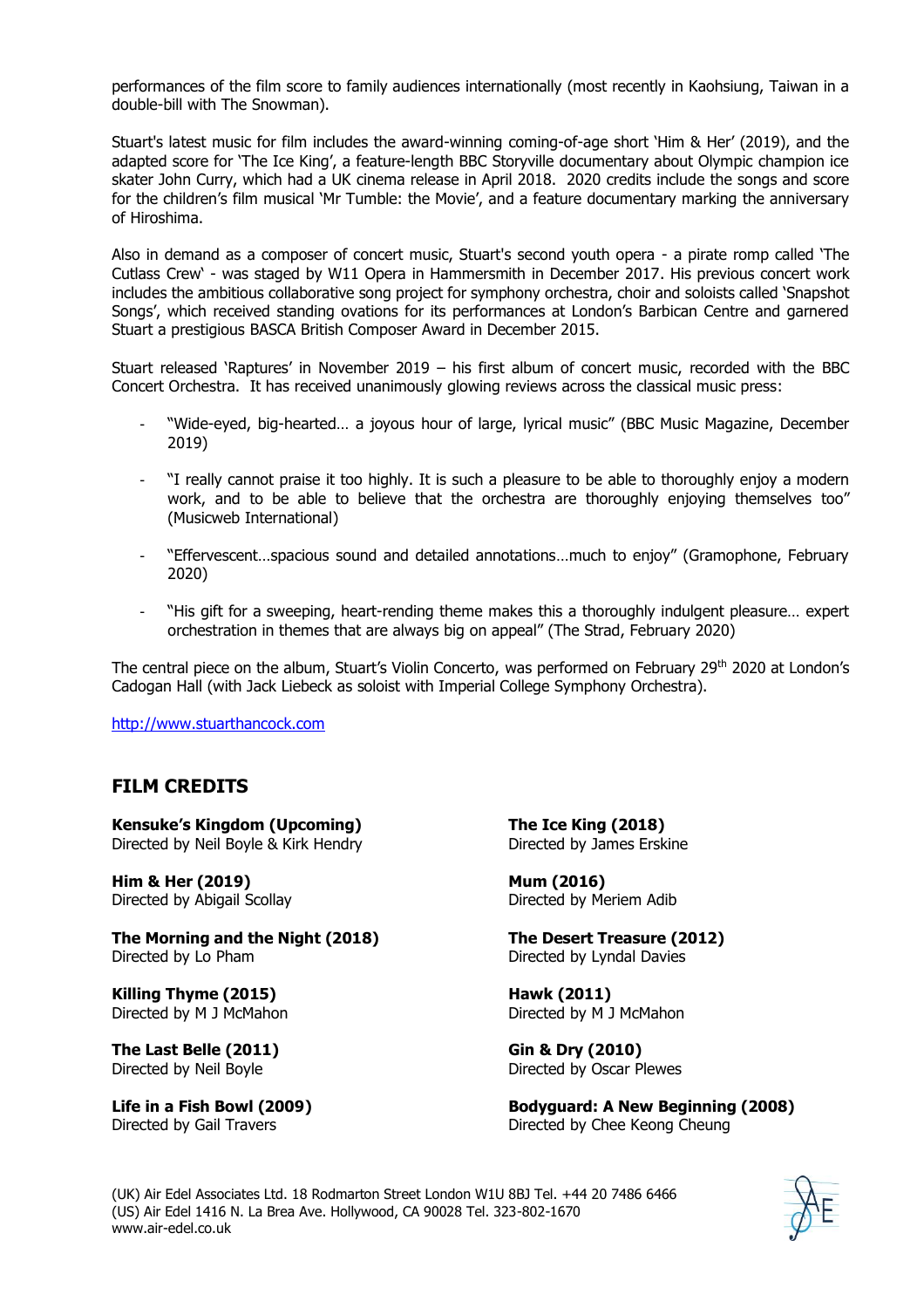**Underground (2007)** Directed by Chee Keong Cheung

**La Lucha (2007)** Directed by Alex Madia Levi

**Baby Boom (2004)** Directed by Jake Barnes

**Hand Righting (2004)** Directed by Jake Barnes

**Meat and Electricity (2003)** Directed by Martyn Pick

# **TELEVISION CREDITS**

**I Can See Your Voice: UK (2021)** Thames / BBC One

**Hiroshima and Nagasaki: 75 years later (2020)** Directed by James Erskine

**Atlantis (2014-15),** series 2, 13 episodes Directed by Justin Molotnikov, Declan O'Dwyer, Lawrence Gough and Julian Murphy

**Perfect Strangers (2007)** BBC daytime quiz show

**Creature Comforts (2003),** 3 episodes Directed by Richard Goleszowski

**Crazyhead (2016),** 6 episodes Directed by Declan O'Dwyer and Al Mackay

**The Other Wife (2012),** 2 feature length episodes Directed by Giles Foster

**Bus Life (2004),** 6 episodes Directed by Keith English and Howard Myers

# **ORCHESTRATION CREDITS (Film & TV)**

**Capsule (2015)** Directed by Andrew Martin (composer, Hugo de Chaire)

**This September (2010-11),** 4 feature length episodes Orchestrator and co-composer (uncredited), directed by Giles Foster

**Well Heeled (2007)** Directed by Jeremy Chopra

**An Echo of Narcissus (2005)** Directed by Shane Ward

**EMR (2004)** Directed by Danny McCullough & James Erskine

**Murderer Either Way (2004)** Directed by Alex Madia Levi

**Top Dog (2002)** Directed by Keith English

**We're Going On A Bear Hunt (2016)** Directed by Joanna Harrison and Robin Shaw

**This Morning (2013)** Theme music arrangement, ITV

**Guiness World Records (2004)** Directed by Jon Kroll

**London's Burning (2002),** series 14, 8 episodes Directed by Sven Arnstein, Colin Teague, Martin Hutchings and Richard Holthouse

**Now That's Embarrassing: The 80s (2006)** Directed by Clair Breen

**Reborn in the USA (2003)** Directed by Jonathan Buller

**Fred Bastard (2001)** Directed by Uli Meyer

**The Lampies (2001-2),** series 1 & 2, 52 episodes Created by David Bonner

**Rosamunde Pilcher (2007-14),** 24 feature length episodes Various directors (composer, Richard Blackford)

**Inga Lindstrom (2007-2010),** 12 feature length episodes Various directors (composer, Richard Blackford)

(UK) Air Edel Associates Ltd. 18 Rodmarton Street London W1U 8BJ Tel. +44 20 7486 6466 (US) Air Edel 1416 N. La Brea Ave. Hollywood, CA 90028 Tel. 323-802-1670 www.air-edel.co.uk

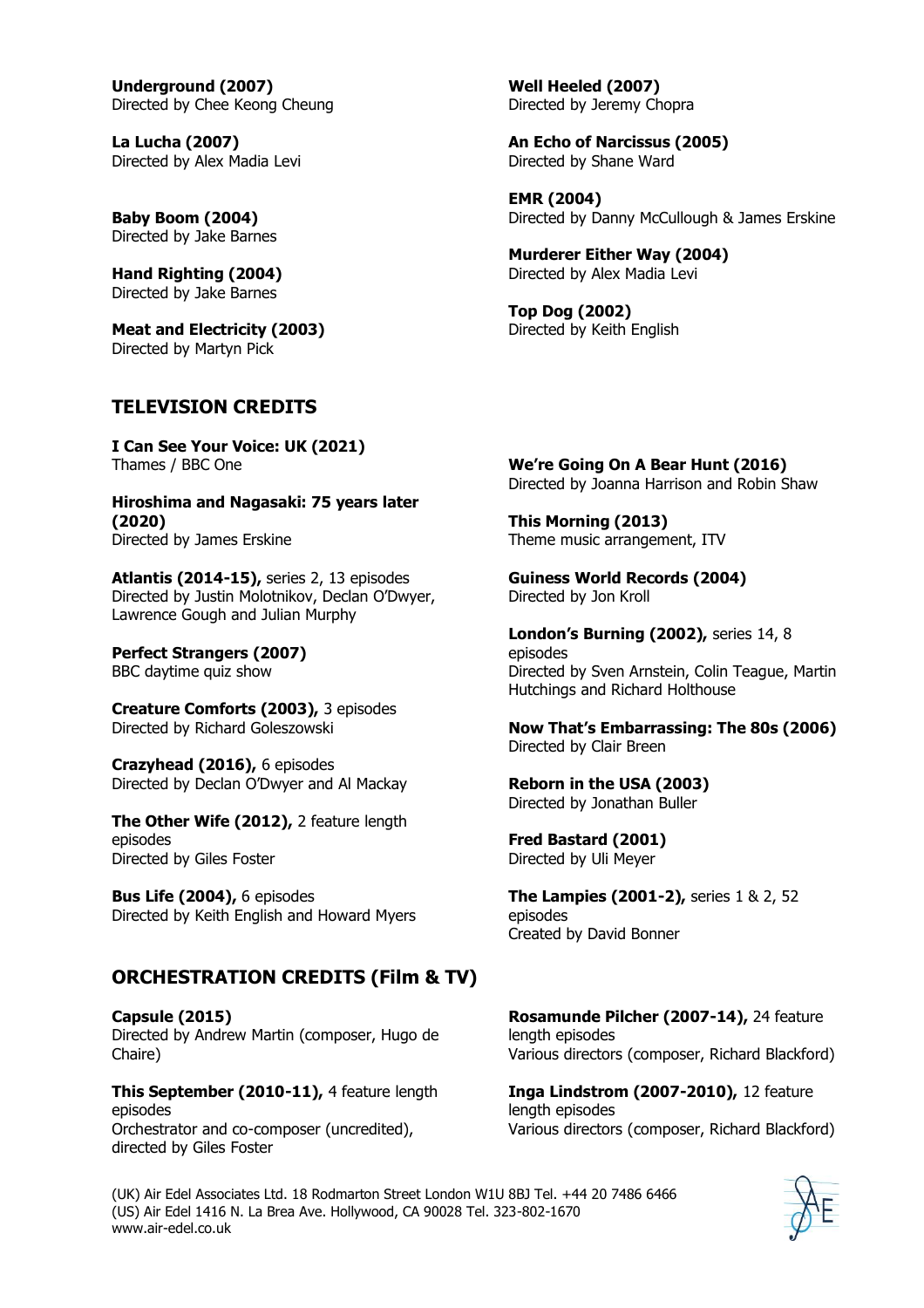**Four Seasons (2008-9),** 4 feature length episodes Orchestrator and co-composer (uncredited), directed by Giles Foster

**A Risk Worth Taking (2008)** Orchestrator and co-composer (uncredited), directed by Paul Seed

# **THEATRE CREDITS**

#### **The Cutlass Crew (youth opera)**

Premiered by W11 Opera (December 2017) London To be staged by North Cambridge Family Opera (March/April 2020) Boston, US

#### **Rain Dance (youth opera)**

Premiered by W11 Opera (December 2010) London Staged by North Cambridge Family Opera (March/April 2014) Boston, US To be staged by Summer Music on the Shannon (August 2020), Ireland To be staged by W11 Opera (revival, December 2020) London

#### **The Father (Strindberg, incidental music)**

The Courtyard Theatre, Covent Garden, London (October/November 2006)

## **VIDEO GAMES**

#### **Kano Star Wars The Force Coding Kit (2019)**

Themes, incidental and promotional music

#### **Kano Harry Potter Kano Coding Kit (2018)**

Themes, incidental and promotional music

# **CONCERT WORKS**

#### **Untitled piece for strings (2020) 10'**

For Dame Alice Owen's School, cond. James Widden Premiere scheduled for March 1<sup>st</sup> 2020 in competition, Music for Youth, London

#### **We're Going On A Bear Hunt: The Film Live In Concert (2019) 15'+25'**

Orchestral score to picture, with specially composed introduction for family concert presentation Premiered by RTE Concert Orchestra, National Concert Hall, Dublin, February 2<sup>nd</sup> 2019, and subsequently performed in 2019 by City of London Sinfonia (Royal Festival Hall, London), Royal Welsh College Chamber Orchestra (Dora Stoutzker Hall, Cardiff) and Counterpoint Ensemble (National Kaohsiung Center for the Arts Weiwuying, Taiwan)

#### **Variations on a Heroic Theme (2007, revised 2019) 6'**

For the Rehearsal Orchestra, recorded June 27<sup>th</sup> 2019 by the BBC Concert Orchestra, cond. Lev Parikian Premiered November 30<sup>th</sup> 2019, Bridgewater Sinfonia, Berkhamsted, cond. Steven Joyce For the album release Raptures Recorded June 27<sup>th</sup> 2019 by the BBC Concert Orchestra, cond. Lev Parikian (for the album release **Raptures**)

#### **Raptures – Suite for Orchestra (2019) 20'**

Recorded June 25<sup>th</sup> 2019 by the BBC Concert Orchestra, cond. Lev Parikian (for the album release **Raptures**)

#### **Rhapsody for Accordion Orchestra (2016) 5'**

(UK) Air Edel Associates Ltd. 18 Rodmarton Street London W1U 8BJ Tel. +44 20 7486 6466 (US) Air Edel 1416 N. La Brea Ave. Hollywood, CA 90028 Tel. 323-802-1670 www.air-edel.co.uk